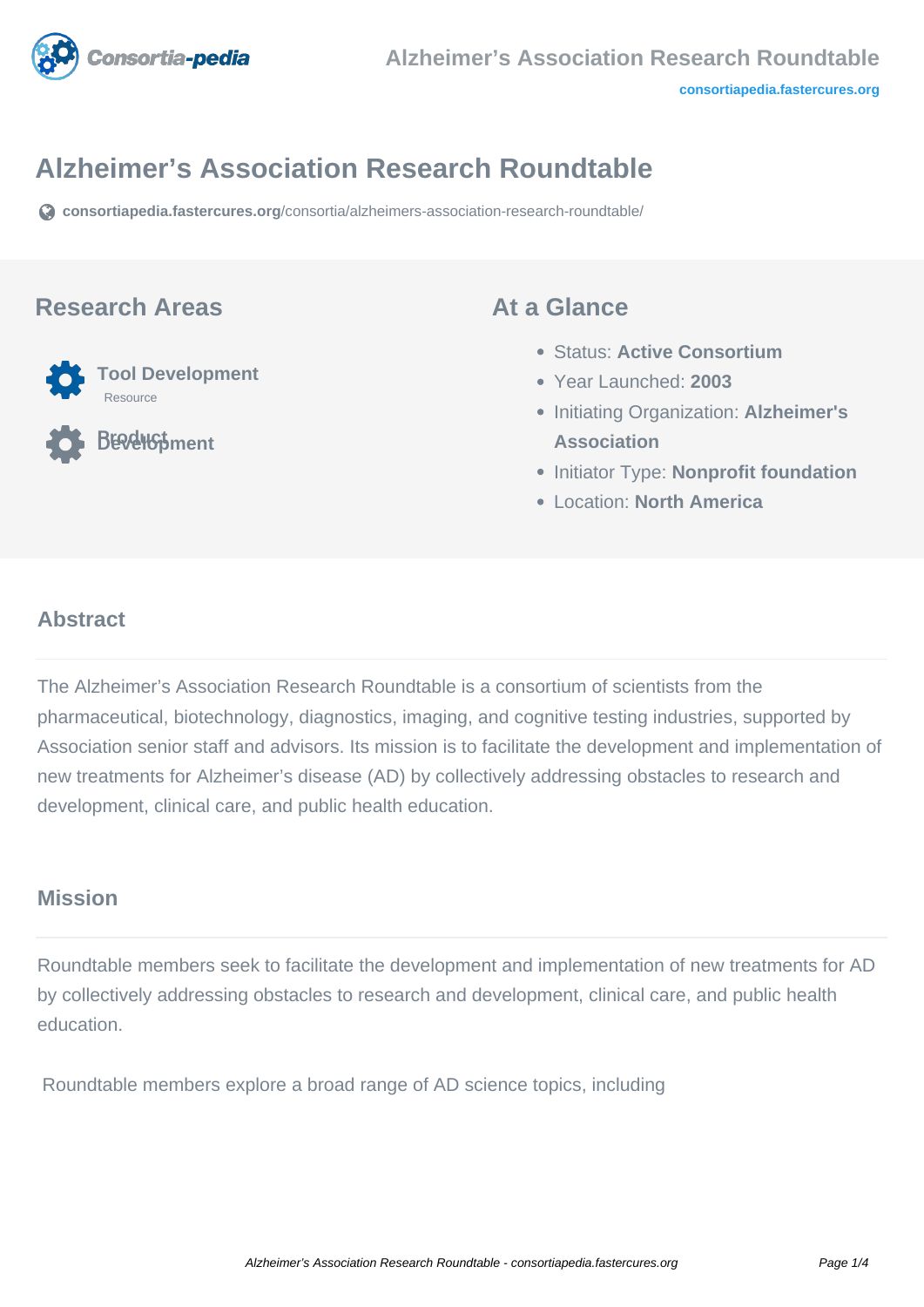

# **Consortium History**

Established in 2003 with 4 sponsors, the Roundtable now includes more than 20 corporate sponsors, each of which sends several senior scientists to the Roundtable to benefit from the state-of-the-field scientific presentations, collegial interactions, and networking opportunities. Additional attendees include investigators from academia and government organizations such as the U.S. Food and Drug Administration and its European equivalent, the European Medicines Agency, and the National Institutes of Health.

### **Structure & Governance**

Through the Roundtable, the Alzheimer's Association brings together scientists from around the world to discuss key areas in AD science. The Roundtable convenes twice each year for a two-day presentation and discussion of specific topics within AD research. Topics are selected from a list proposed and voted on by members.

 Once a topic is selected, a subcommittee consisting of Roundtable members and Association science staff extend invitations to speakers.

# **Patent Engagement**

The Roundtable is hosted by the Alzheimer's Association.

## **Data Sharing**

The Roundtable makes its findings available via the [Alzheimer's Association's journal](http://www.alzheimersanddementia.com/).

#### **Impact/Accomplishment**

The outputs of Roundtable meetings are published as articles in the [Alzheimer's Association's journal.](http://www.alzheimersanddementia.com/)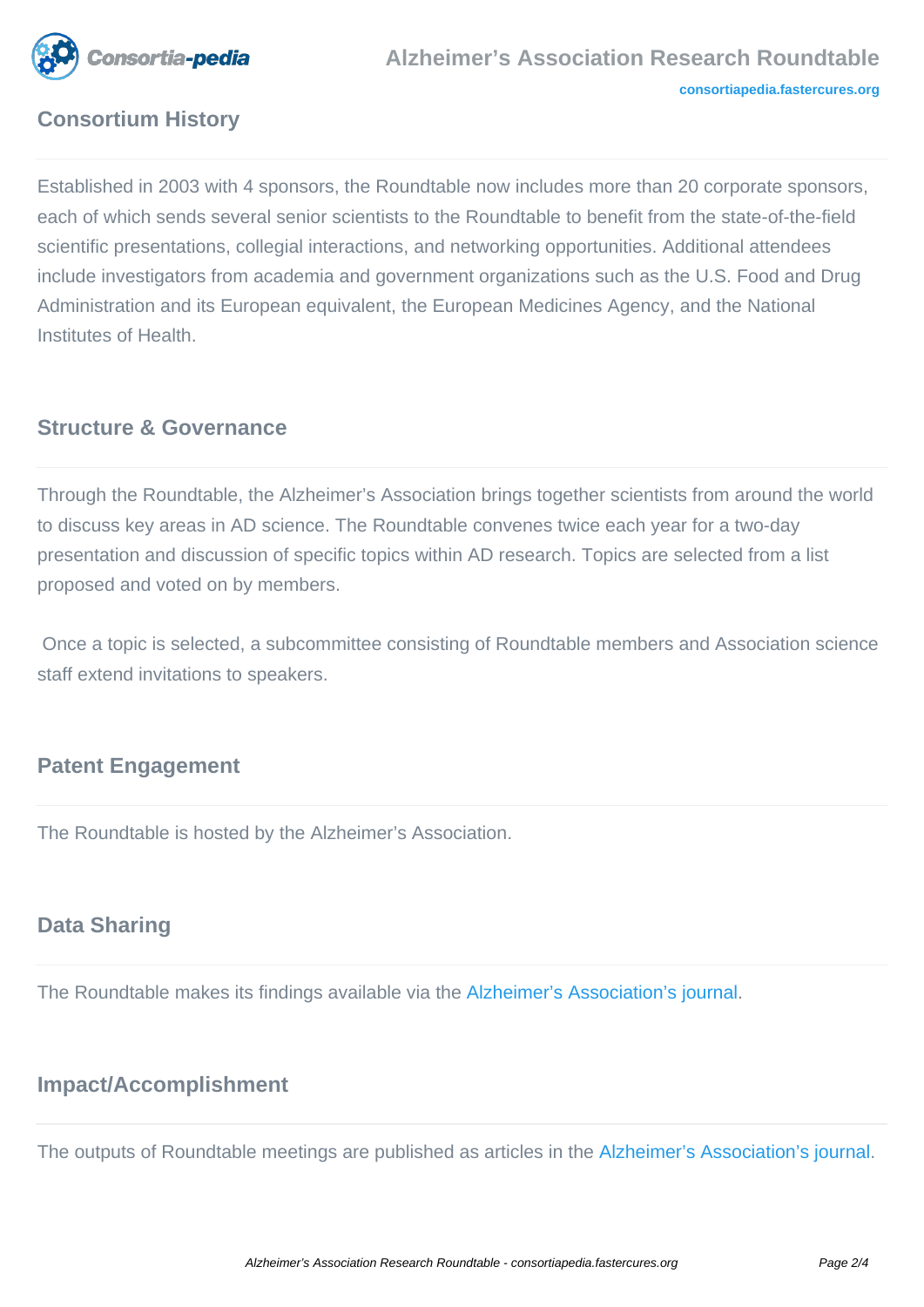

# **Links/Social Media Feed**

Homepage [http://www.alz.org/research/funding/alzheimers\\_researc](http://www.alz.org/research/funding/alzheimers_research_roundtable.asp) [h\\_roundtable.asp](http://www.alz.org/research/funding/alzheimers_research_roundtable.asp)

# **Points of Contact**

Jay Thompson Senior Associate Director Corporate Initiatives phone: 312-335-5192 email: [jay.thompson@alz.org](mailto:jay.thompson@alz.org)

#### **Sponsors & Partners**

| Abbvie                             |
|------------------------------------|
| Amgen                              |
| <b>Astellas</b>                    |
| AstraZeneca                        |
| Biogen Idec                        |
| Boehringer Ingelheim               |
| <b>Bracket</b>                     |
| Cytox                              |
| Eisai                              |
| <b>Forest Research Institution</b> |
| <b>Forum Pharmaceuticals</b>       |
| <b>GE Healthcare</b>               |
| Grifols                            |
| Janssen                            |
| Eli Lilly                          |
| <b>Merck</b>                       |
| Navidea Biopharmaceuticals         |
| <b>Novartis</b>                    |
| Pfizer                             |
|                                    |